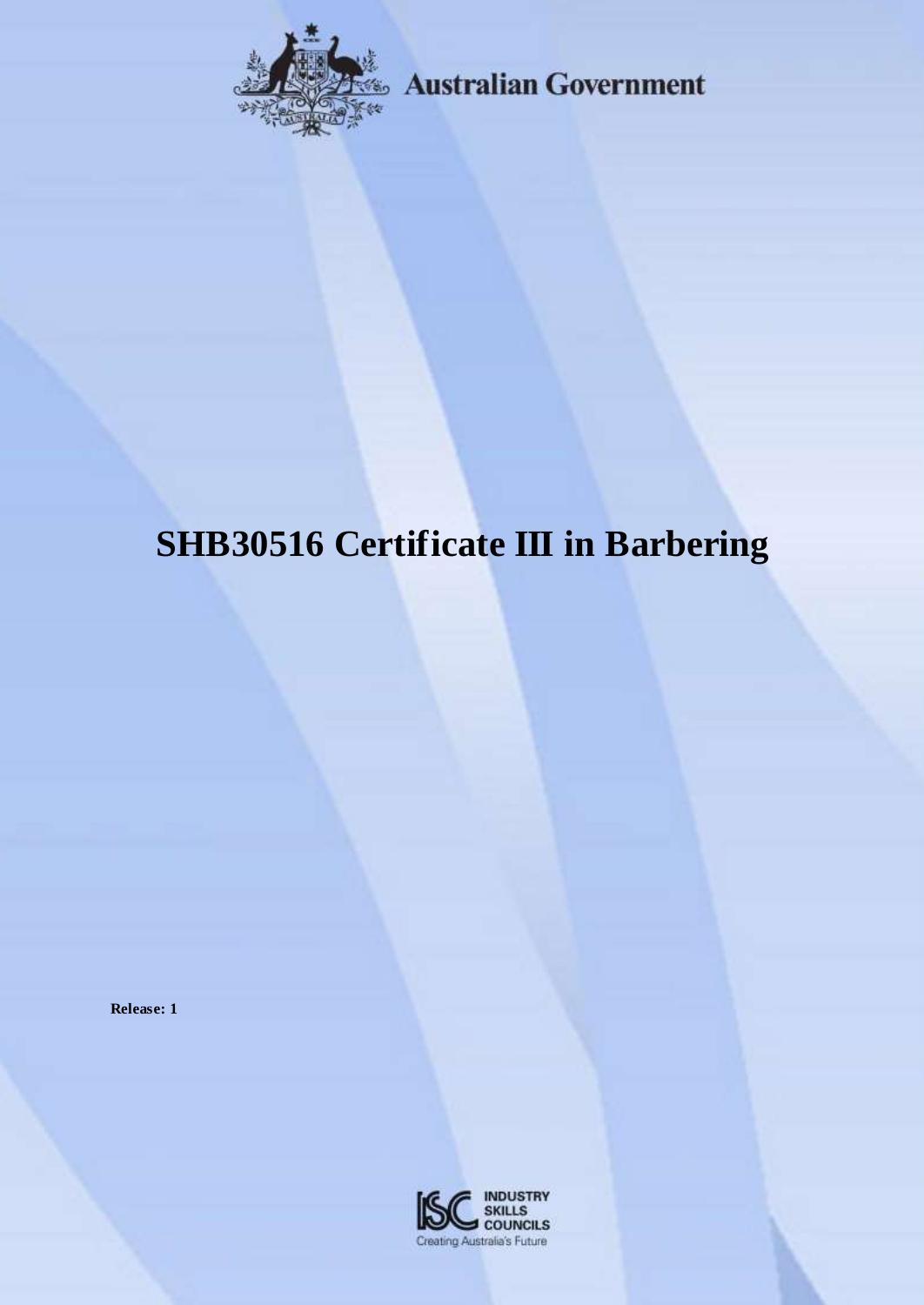## **SHB30516 Certificate III in Barbering**

#### **Modification History**

Not applicable.

#### **Qualification Description**

This qualification reflects the role of barbers who use a range of well-developed sales, consultation and technical skills and knowledge to provide a broad range of barbering services to clients. They use discretion and judgement to provide client services and take responsibility for the outcomes of their own work.

This qualification provides a pathway to work as a barber in any industry environment, usually a barber shop or salon.

No occupational licensing, certification or specific legislative requirements apply to this qualification at the time of publication.

### **Entry Requirements**

There are no entry requirements for this qualification.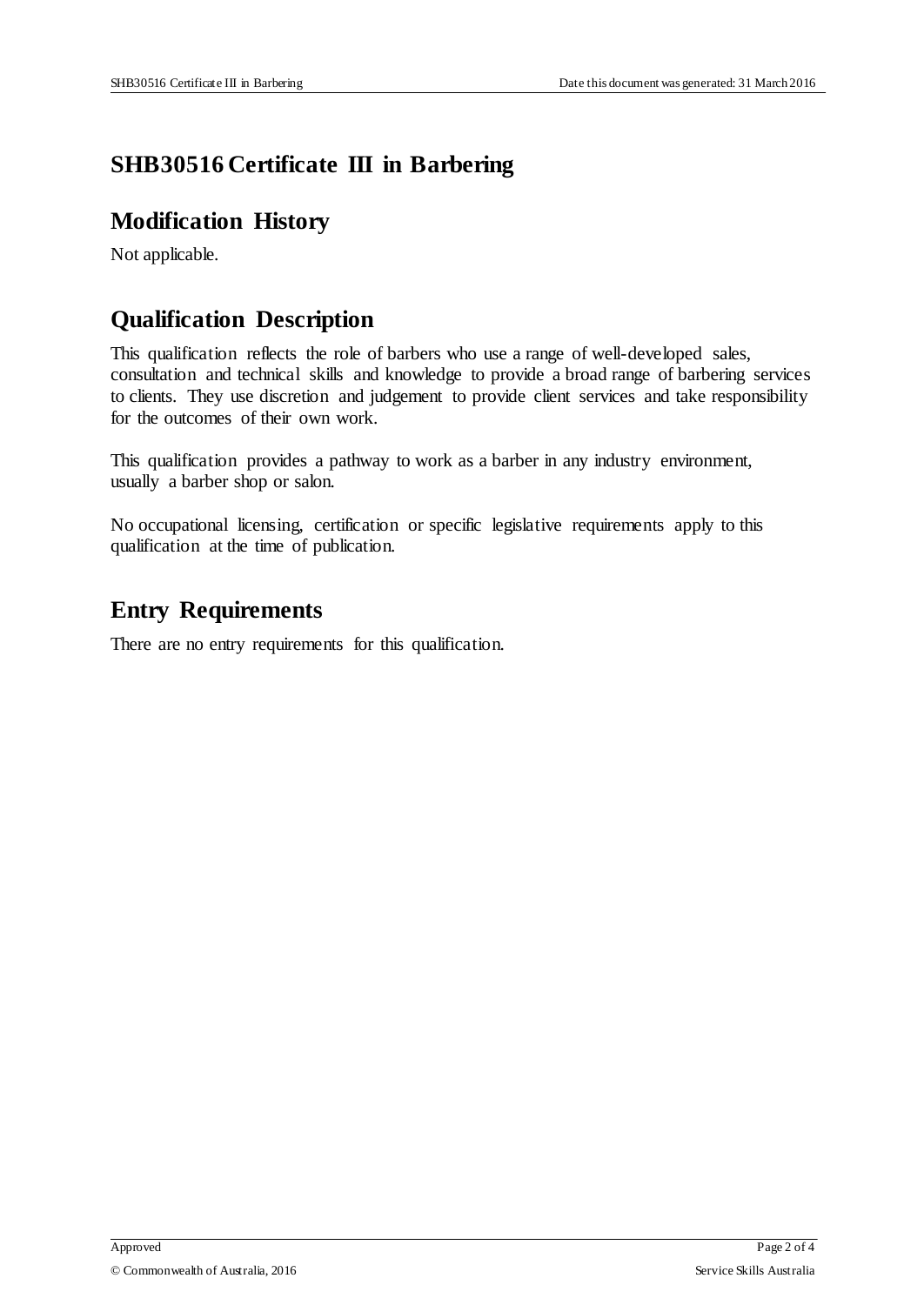#### **Packaging Rules**

26 units must be completed:

- 21 core units
- 5 elective units, consisting of:
	- 3 units from the list below
	- 2 units from the list below, elsewhere in the SHB Training Package, or any other current Training Package or accredited course.

The selection of electives must be guided by the job outcome sought, local industry requirements and the complexity of skills appropriate to the AQF level of this qualification.

**Core Units** 

| BSBSUS201  | Participate in environmentally sustainable work practices        |
|------------|------------------------------------------------------------------|
| SHBHBAS001 | Provide shampoo and basin services                               |
| SHBHCUT001 | Design haircut structures                                        |
| SHBHCUT002 | Create one length or solid haircut structures                    |
| SHBHCUT003 | Create graduated haircut structures                              |
| SHBHCUT004 | Create layered haircut structures                                |
| SHBHCUT005 | Cut hair using over-comb techniques                              |
| SHBHCUT007 | Create combined traditional and classic men's haircut structures |
| SHBHCUT009 | Cut hair using freehand clipper techniques                       |
| SHBHCUT011 | Design and maintain beards and moustaches                        |
| SHBHCUT012 | Shave heads and faces                                            |
| SHBHCUT013 | Provide men's general grooming services                          |
| SHBHDES001 | Dry hair to shape                                                |
| SHBHIND001 | Maintain and organise tools, equipment and work areas            |
| SHBHIND003 | Develop and expand a client base                                 |
| SHBHTRI001 | Identify and treat hair and scalp conditions                     |
| SHBXCCS001 | Conduct salon financial transactions                             |
| SHBXCCS002 | Provide salon services to clients                                |
| SHBXIND001 | Comply with organisational requirements within a personal        |